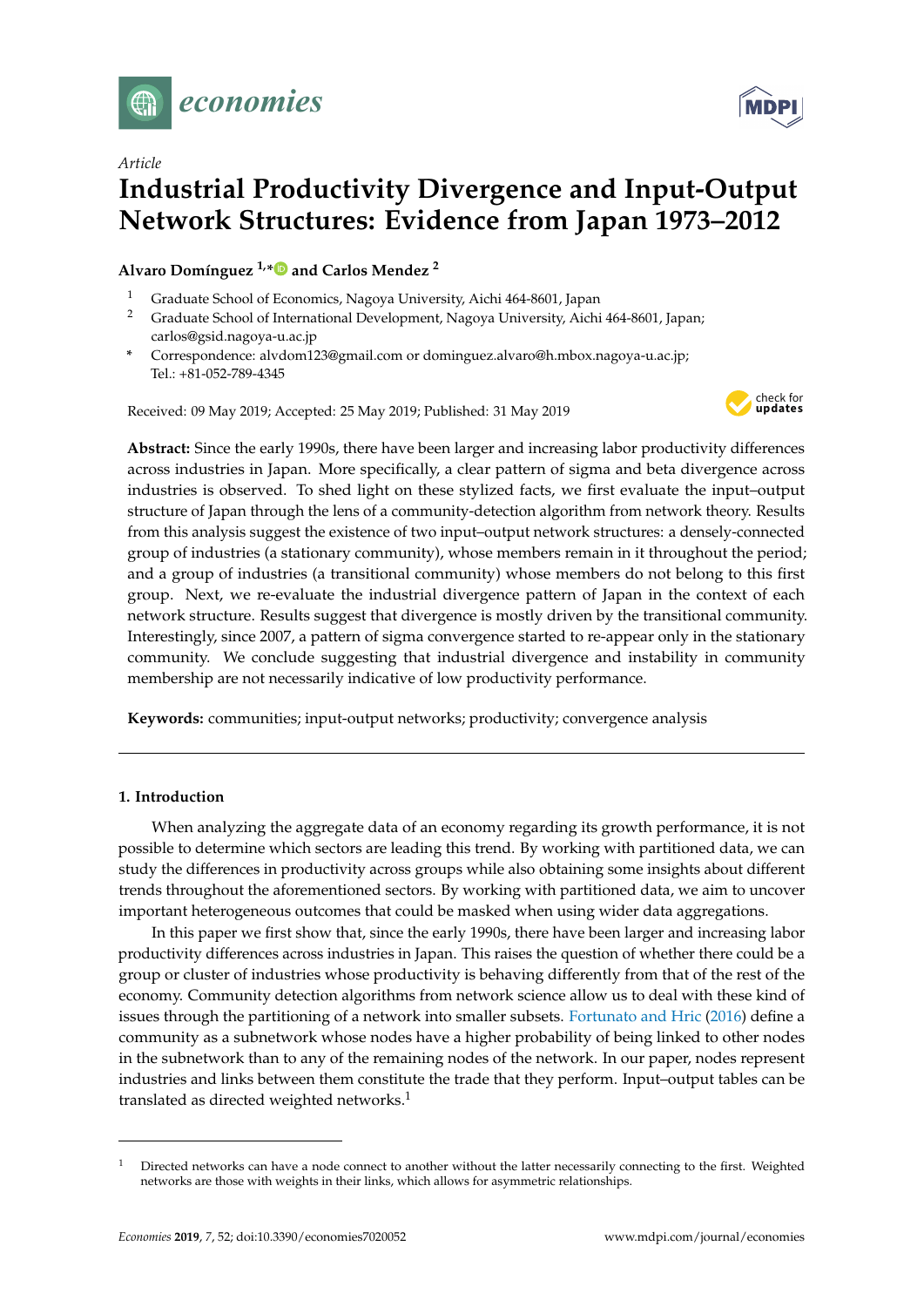By relying on input-output data from the Japanese Industrial Productivity Database of the Research Institute of Economy, Trade and Industry (RIETI), our interest in this paper is twofold: First, what kind of input–output network structures (industrial communities) characterize the Japanese economy? Second, to what extent is the productivity of the members of each network community converging?

Techniques to detect network communities have a long history. [Girvan and Newman](#page-13-1) [\(2002\)](#page-13-1) and [Newman and Girvan](#page-13-2) [\(2004\)](#page-13-2) proposed a simple yet powerful method to find these type of structures within networks, and since then the literature has grown enormously. More recently, other methods to detect communities such as Degree-corrected Stochastic Block Models [\(Karrer and Newman](#page-13-3) [2011\)](#page-13-3) and the Louvain method [\(Blondel et al.](#page-13-4) [2008\)](#page-13-4) were developed. Good surveys on these literatures are [Fortunato](#page-13-5) [\(2010\)](#page-13-5) and [Fortunato and Hric](#page-13-0) [\(2016\)](#page-13-0).

The analysis of economic structures and sectors dates back to the 1940s with the foundational analysis of Leontief (See for example [Leontief](#page-13-6) [\(1944\)](#page-13-6)). Even though the economic structure into sectors of an economy is related to a network, it is not the same as a social network. Both economic sectors and social networks can be graphed and understood through the use of nodes and links, but their interpretation is different. Social networks rest on behavior, incentives and relationships between the actors or agents under study; economic sectors build upon market and technological requirements and their structure is more stable.<sup>2</sup>

Although social networks play a traditional role in the literature, there is an emerging literature such as [Acemoglu et al.](#page-12-0) [\(2012\)](#page-12-0), [Acemoglu et al.](#page-12-1) [\(2016\)](#page-12-1) and [Carvalho](#page-13-7) [\(2014\)](#page-13-7) that in recent years use input–output data and networks to understand macro patterns and their fluctuations. Other authors as [Kagawa et al.](#page-13-8) [\(2013\)](#page-13-8) and [Cerina et al.](#page-13-9) [\(2015\)](#page-13-9) find network communities of industries in input-output tables by employing alternative community detection methods. [Zhu et al.](#page-13-10) [\(2014\)](#page-13-10) study the international trade network through a community detection algorithm and analyze the relationship between globalization and regionalization. [del Río-Chanona et al.](#page-13-11) [\(2017\)](#page-13-11) study the World Input Output Network, concentrating on the importance that countries or sectors have and find that these break into two groups: one group based on renewable resources and the other into non-renewable ones.

In order to detect clusters of industries in the Japanese economy, we employ the leading eigenvector algorithm for community detection developed by [Newman](#page-13-12) [\(2006\)](#page-13-12). This method consists in utilizing the leading eigenvalue and eigenvector of the modularity matrix to perform a spectral optimization of the modularity index, developed by [Newman and Girvan](#page-13-2) [\(2004\)](#page-13-2). An advantage that network portioning has is that when detecting clusters of industries, the limits between groups can be established based on measure such as the modularity index. The optimization performed by the modularity finds groups strongly connected by maximizing the connections of members inside the community while minimizing the connections between different groups. The problem is that this method can be computationally demanding. The method by [Newman](#page-13-12) [\(2006\)](#page-13-12) is computationally more efficient than other algorithms.

The first step of this procedure involves calculating the leading eigenvector of the modularity matrix and then partitioning the network into two. This is done in a way that the splitting maximizes the modularity index by relying on the leading eigenvector. This process is iterated and it re-partitions the network at each step until the modularity index is no longer positive. The resulting groups from these partitions consist on the communities that are detected.

Through this algorithm, we detect a stable community for the whole period under study. Because sometimes members of a community "leave" and/or "join" it in different years, it becomes difficult to derive results from communities in an intertemporal fashion due to a lack of consistency in their composition. Therefore, we proceed to define a different type of community, which we call the *stationary community*. It results from the intersection of members of a given community throughout

<sup>2</sup> We acknowledge and thank the insightful comments of an anonymous referee who helped improving this section.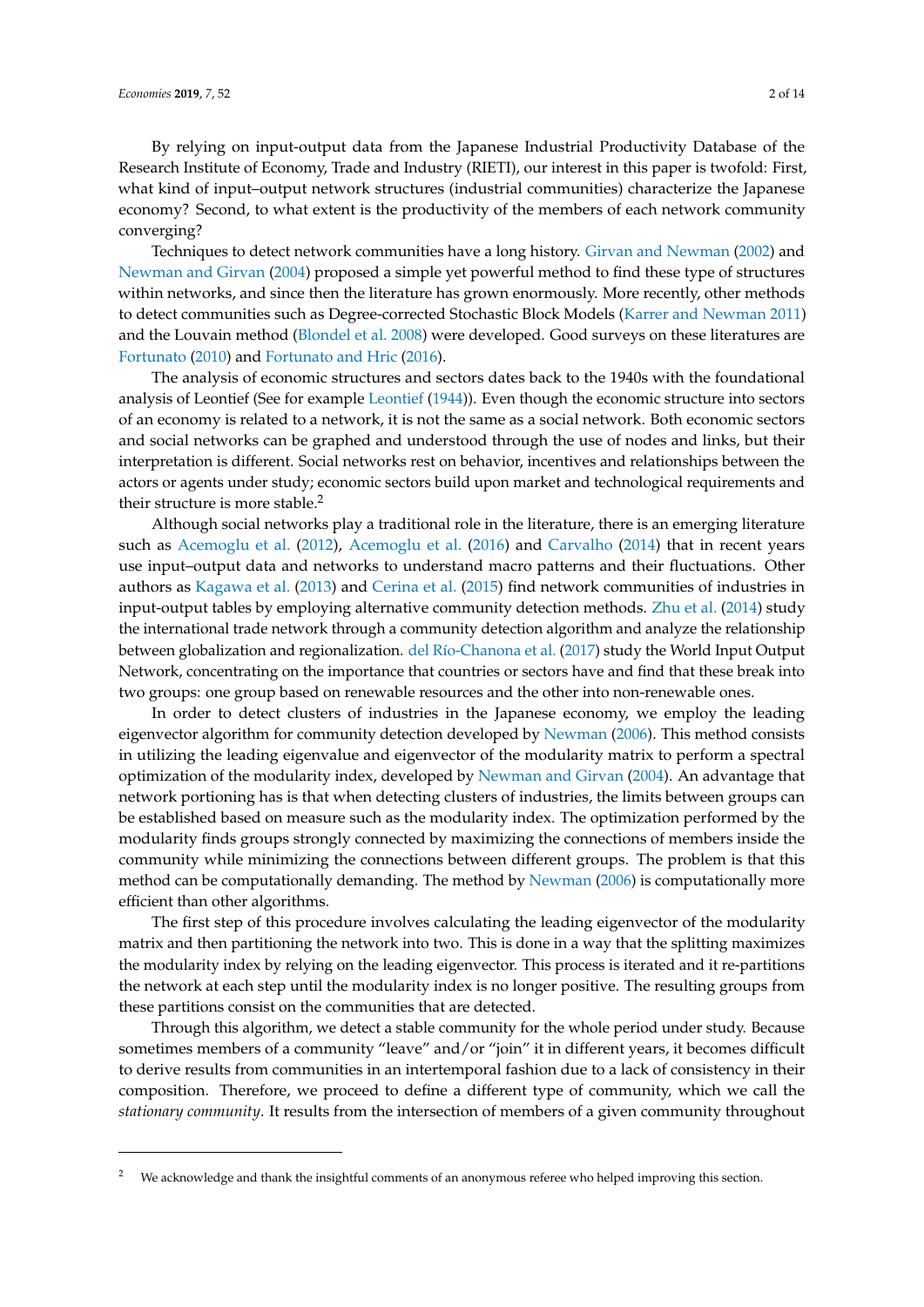the entire period. In other words, the stationary community consists only of members that remain "inside" the community for the entire period under study: 1973–2012. This allows us to examine only the industries that belong to a community and compare their performance with those of other communities or that belong to none at all. To the best of our knowledge, this has not been done before.

The community we obtain is composed of 44 out of 108 industries of the economy. These industries consist largely of globally non-tradable goods, such as local services. Although it is not clear-cut, by largely we mean that the ratio of services to non-services is higher in the stationary community. This is due to limitations that community detection algorithms sometimes have in avoiding the overlap of some communities. This is an ongoing research in the field of network science and is being worked upon (see for example [Fortunato and Hric](#page-13-0) [\(2016\)](#page-13-0) for further insights). We collect the remaining sectors of the economy into what we call the transitional community, the complement of the stationary community.

Given these two kinds of groups, we next evaluate to what extent the productivity of the members is converging. The study of economic convergence has been at the center of the modern literature on economic growth and development at least since the seminal work of [Solow](#page-13-13) [\(1956\)](#page-13-13). The empirical literature on economic convergence that started with the seminal work of [Baumol](#page-12-2) [\(1986\)](#page-12-2) has rapidly evolved in the last three decades.<sup>3</sup> Among the early pioneers, [Barro and Sala-i Martin](#page-12-3) [\(1992a\)](#page-12-3) studied convergence across countries, [Barro and Sala-i Martin](#page-12-4) [\(1992b\)](#page-12-4) focused on regional convergence, and [Bernard and Jones](#page-12-5) [\(1996\)](#page-12-5) focused on industries. Compared to cross-country convergence, regional and industrial convergence are more likely to be expected. This is because the regions and industries of a country are more likely to share common institutional and technological environments. Furthermore, labor mobility across regions and industries acts as a powerful force for convergence.

When applied to the whole economy, the classical convergence analysis of [Barro and Sala-i Martin](#page-12-3) [\(1992a\)](#page-12-3) suggests that Japan is characterized by two distinct productivity eras. On the one hand, the 1973–1990 period is characterized by a clear pattern of labor productivity convergence across industries; on the other, the 1990–2012 period is characterized by increasing productivity dispersion and a process of industrial divergence. When applied to the two kinds of network communities, the convergence analysis suggests that in more recent years, at least, overall divergence appears to be driven by the divergence patterns of the transitional community. Interestingly, since 2007, a pattern of convergence started to appear only in the stationary community.

The rest of the paper is organized as follows. Section [2](#page-2-0) describes the methods and data. Section [3](#page-4-0) presents some overall facts about productivity dispersion and industrial divergence in Japan. Section [4](#page-7-0) shows the results of the convergence analysis for each network community. Finally, Section [5](#page-9-0) offers some concluding remarks with suggestions for further research.

## <span id="page-2-0"></span>**2. Methods and Data**

#### *2.1. Input-Output Network Analysis*

In order to partition the input-output data into communities we made use of the modularity index, which is defined as:

$$
Q = \frac{1}{4m} \sum_{ij} \left[ A_{ij} - P_{ij} \right] \left( s_i s_j \right) \tag{1}
$$

where *m* is the number of links in the network,  $A_{ij}$  is the adjacency matrix and  $(s_i s_j)$  takes a value of 1 if *i* and *j* belong to the same group or a value of −1 otherwise. Additionally, we define  $P_{ij} = \frac{k_i k_j}{2m}$  $rac{2m}{2m}$ , where *k<sup>i</sup>* is the degree of node *i*. There are 2*m* link ends in the network so the probability that a node *j* is attached to one end of these is  $\frac{k_j}{2m}$ , and the expected number of links between nodes *i* and *j* is given by *Pij*. The whole equation is divided by 4*m* so that it is normalized to the interval [−1, 1].

See the work of [Abreu et al.](#page-12-6) [\(2005\)](#page-12-6) and [Islam](#page-13-14) [\(2003\)](#page-13-14) for some comprehensive reviews of this literature.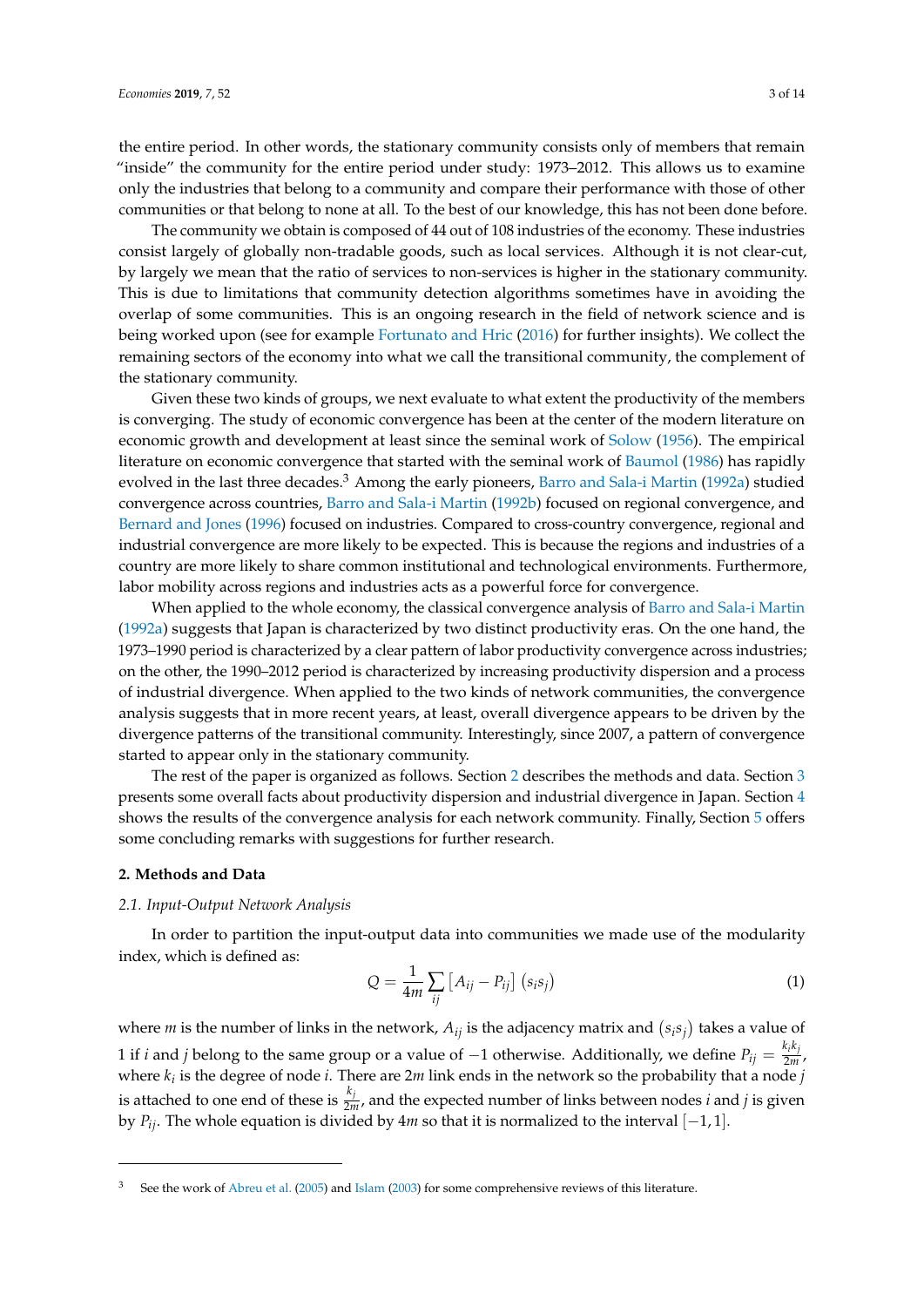We can rewrite  $(1)$  as:

$$
Q = \frac{1}{4m} \mathbf{s}^T \mathbf{B} \mathbf{s}
$$
 (2)

 $Q$  is a measure of assortative mixing in the network.<sup>4</sup> Positive values imply assortativity while negative ones indicate disassortativity. The matrix **B** is a real symmetric matrix called the modularity matrix and it works in optimizing the modularity index, while the vector **s** represents an eigenvector of **B**. The modularity matrix is defined as:

$$
B_{ij} = A_{ij} - P_{ij} = A_{ij} - \frac{k_i k_j}{2m}.
$$
 (3)

To obtain the maximum modularity, the vector **s** is utilized. This vector is set proportional to the eigenvector  $\mathbf{u}_1$ , which corresponds to the dominant eigenvalue of **B**. For this, a value of +1 is assigned to the *i*th elements of **u**<sup>1</sup> having a non-negative value and a value of −1 is given otherwise. These two options represent the partition in which the node related to the *i*-th element will be placed. This process is iterated until the modularity is no longer positive, that is, there is no more positive assortativity.

#### *2.2. Stationary and Transitional Communities*

The method by [Newman](#page-13-12) [\(2006\)](#page-13-12) detects communities only for a network at a given time. Since we are working with many years (i.e., a network per year), the members of the communities may change throughout time. In other words, they could "enter" and "exit" a given community a number of times in the period under study. Therefore we need to define what a community is for the case of an intertemporal or evolving network. Ideally, members of a given community should remain in it for the period of time that we are interested in analyzing. We will call this type of community a *stationary community* which we define as:

<span id="page-3-0"></span>
$$
SC_i = \bigcap_{t=0}^{n} C_{i,t}, \text{ with } C_{i,t} \text{ being community } i \text{ in year } t. \tag{4}
$$

Equation [\(4\)](#page-3-0) tells us that members that remain in the same community for every year under study, will form the stationary community. If even for a single year a member is not present, then it will not be considered a part of the stationary community and will be excluded from it. Nodes that do not belong to a stationary community are considered part of the *transitional community* or, in set-theoretical terms, the complement of the stationary communities. We note that the transitional community is not a community in the traditional definition, but simply a way for us to compare it with the stationary community.

#### *2.3. Sigma and Beta Convergence Analysis*

The work of [Sala-i Martin](#page-13-15) [\(1996\)](#page-13-15) highlights the importance of two classical summary measures of convergence: sigma and beta convergence. In the context of our paper, the former refers to the reduction of productivity dispersion across industries and the latter refers to the existence of catch-up effects (that is, the extent at which unproductive industries are catching up with the more productive ones). Furthermore, as shown by [Furceri](#page-13-16) [\(2005\)](#page-13-16), these two measures are closely related. To attain sigma convergence, beta convergence is a necessary condition, yet it is not a sufficient one.

More specifically, sigma convergence is commonly measured by either the standard deviation of the logarithm of the variable under study (labor productivity in the case of this paper) or by its coefficient of variation. In this paper, we use the former and define it as follows:

<sup>4</sup> Assortativity refers to the tendency of nodes in a network to connect with others with similar characteristics while dissasortativity implies the opposite case.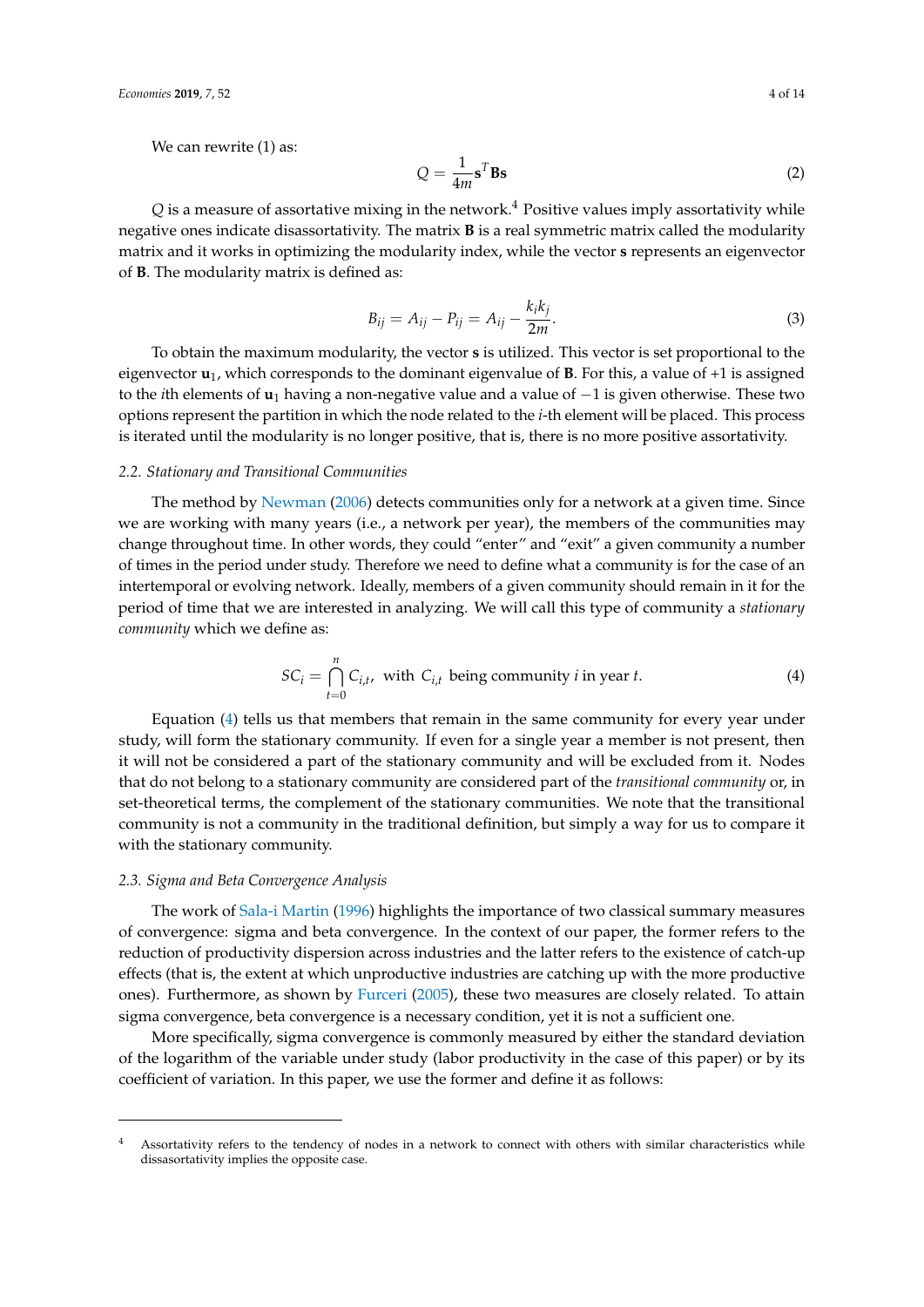$$
\sigma_t \equiv \sqrt{\frac{1}{N-1} \sum_{i=1}^{N} \left( \log \left( x_{i,t} \right) - \overline{\log(x_t)} \right)^2},\tag{5}
$$

where  $\sigma_t$  is the labor productivity dispersion across industries at time *t*, N is the number of industries in the sample,  $x_{i,t}$  is the labor productivity of industry *i* at time *t*, and  $log(x_t)$  is the average of the natural logarithm of industrial labor productivity at time *t*.

Beta convergence in its simplest form $^5$  indicates the inverse relationship between the growth rate of a variable and its initial level. In this paper, we estimate this relationship as follows:

<span id="page-4-1"></span>
$$
\frac{1}{t} \log \left( \frac{x_{i,t}}{x_{i,0}} \right) = \alpha - \frac{(1 - e^{-\beta t})}{t} \log x_{i,0} + u_t,
$$
\n(6)

where the term in the right side of Equation [\(6\)](#page-4-1) is the average annual growth rate of labor productivity in industry *i, β* is the speed of convergence*,*  $x_{i,0}$  is the initial level of labor productivity, and  $u_t$  is a random disturbance.

# *2.4. Data*

For our analysis we relied on the input–output tables of the Research Institute of Economy, Trade and Industry (RIETI). More specifically, we use the 2015 version of the Japanese Industrial Productivity Database (JIP Database 2015). Covering Japan's economy over the 1970–2012 period, this database contains information about 108 industries.<sup>6</sup> However, in order to construct a balanced panel dataset, the 1973–2012 period was evaluated. The labor productivity analysis was also based on this database. In particular, the series of gross real output and the number of workers were used to compute the labor indicator used in the paper.

Recent labor productivity studies have used the total number of work-hours to compute a more intensive measure of labor productivity. Thus, one could question the use of the number of workers in the computation of labor productivity. Yet, in our database, at least, it turns out to be that work-hours and the number of workers were highly correlated. For instance, the correlation coefficient between these two indicators was 0.98 and 0.99 in 1973 and 2012 respectively. Moreover, this high correlation has been stable over the entire 1973–2012 period. Thus, from an empirical standpoint, the selection of any of these indicators may not drastically affect the robustness of the results, particularly for the time trends.<sup>7</sup>

Since the community detection algorithm of [Newman](#page-13-12) [\(2006\)](#page-13-12) worked better with undirected and unweighted networks, we constructed networks with these characteristics from the Input-Output tables for each year we study. First, we symmetrized the data in the matrices. For this, we added each matrix with its transpose and we replaced with zeros the main diagonal of the matrices we obtained.<sup>8</sup> Finally, we replaced the positive entries in the matrices with ones and with zeros any entries that have negative values or zeros.

## <span id="page-4-0"></span>**3. Some Stylized Facts: Productivity Dispersion and Divergence**

Figures [1](#page-5-0) and [2](#page-5-1) document both the overall increase in labor productivity and the increase in its dispersion across industries. Panel (a) of each figure measures labor productivity as the ratio of

<sup>5</sup> The simplest form of beta convergence, also known as absolute beta convergence, is commonly used for the study of production units that share common technological and institutional environments.

<sup>6</sup> For the labor productivity convergence analysis, however, 107 industries are considered. This is because there is no systematic data on the number of workers for the Housing industry (JIP code 72).

<sup>&</sup>lt;sup>7</sup> From a conceptual standpoint, however, using the number of work-hours allows for a more precise definition of labor productivity.

 $8$  We do not take into account self-loops in the networks since communities are defined considering only linkages between different nodes.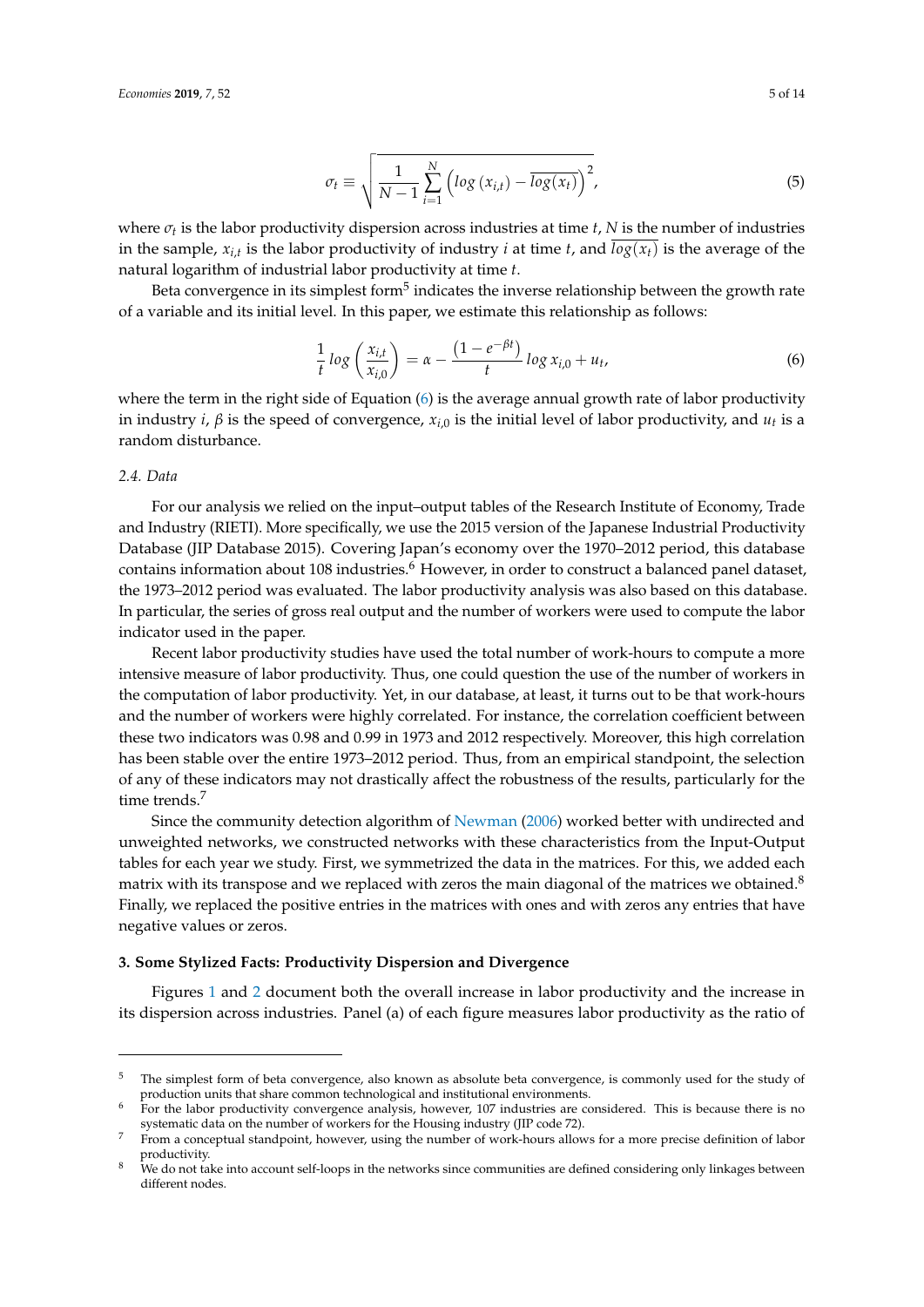industrial value-added (in millions of yen, 2000 prices) to the number of workers; panel (b), on the other hand, is based on the ratio of industrial gross output (in millions of yen, 2000 prices) to the number of workers. The increase in labor productivity dispersion is most noticeable and systematic in Figure [2b](#page-5-1). In this figure, labor productivity is measured as the median gross output per worker and its dispersion is computed as the inter-quartile range (IQR).

Compared to the other three figures, Figure [2b](#page-5-1) is particularly more informative for the following two reasons. First, both the median and the IQR are less sensitive to extremely large or small values (outliers). Second, compared to value-added, gross output does not contain negative values. Positive values are required for the convergence analysis since it is based on the logarithm of output.

Figure [3](#page-6-0) shows a U-shaped pattern that summarizes the convergence-divergence dynamics of industrial labor productivity in Japan. The dotted line indicates the actual evolution of the industrial dispersion. The solid line is a polynomial regression fit. Following previous studies on sigma convergence, the dispersion was measured as the standard deviation of the logarithm of output, which in this case is gross-output per worker. Given these measures, it was clear that most of the post-war history of industrial productivity in Japan was characterized by two distinct eras. On the one hand, as the dispersion decreased in the 1973–1990 period, there was a clear process of productivity convergence. On the other hand, as the dispersion increased in the 1990–2012 period, there was also a clear process of productivity divergence, which appears to be slowing down in more recent years.

<span id="page-5-0"></span>



<span id="page-5-1"></span>

**Figure 2.** Median labor productivity and dispersion (inter-quartile range).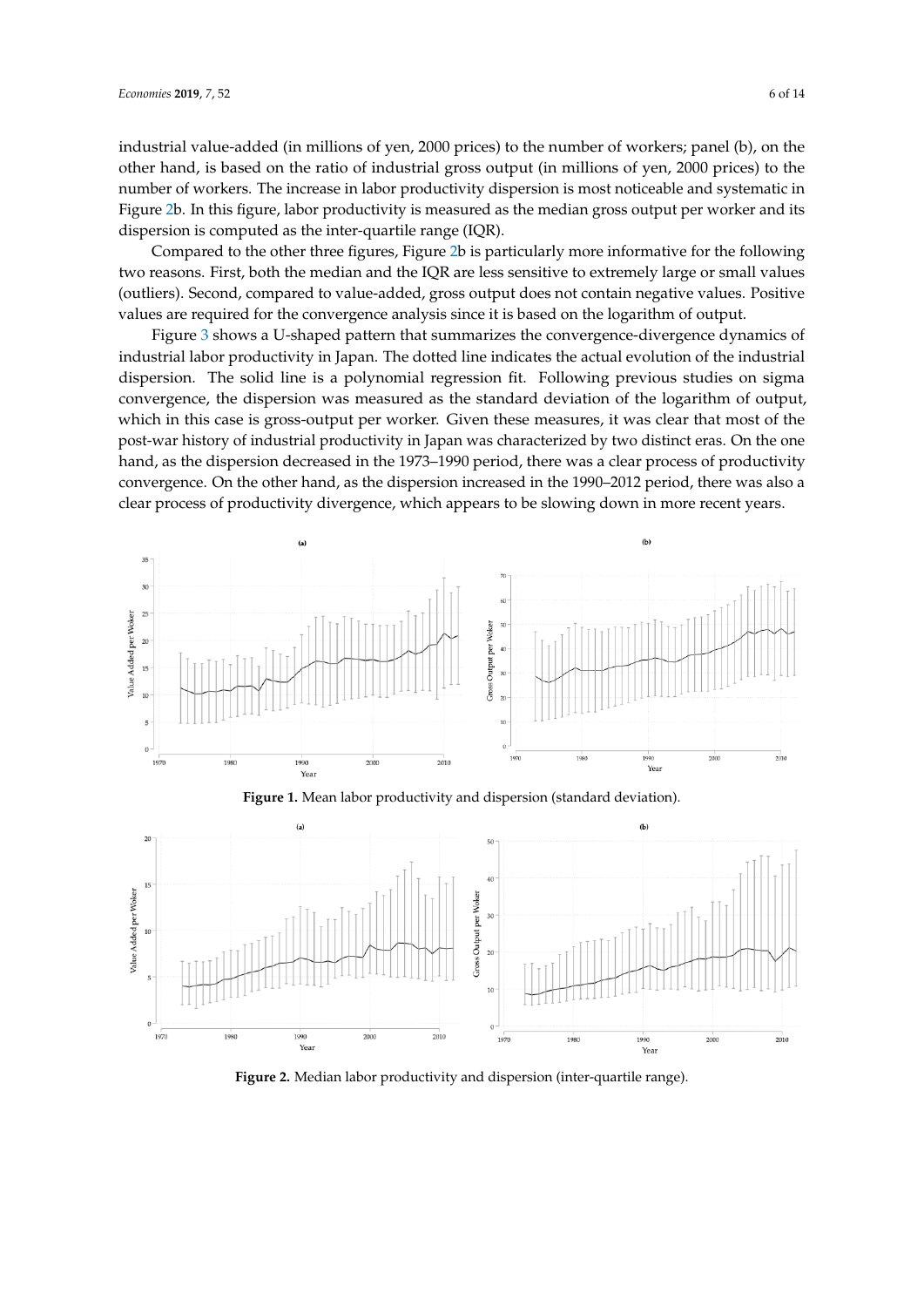<span id="page-6-0"></span>

**Figure 3.** Sigma convergence and divergence.

Interestingly, the timing of the U-shaped pattern of labor productivity convergence/divergence matches closely with the Japanese asset price bubble's collapse of 1991 and its related economic stagnation of the 1990s and 2000s. Before the bubble's collapse, Japan achieved fast economic growth that allowed it to catch up with the most advanced economies of Europe and North America. Figure [3](#page-6-0) provides some further insights about this catch-up process. Specifically, the fast economic growth of Japan appears to be associated with a reduction of labor productivity gaps across industries. After the bubble's collapse, however, overall economic growth in Japan stagnated. Moreover, the right-side of the U-shaped pattern of Figure [3,](#page-6-0) suggests that economic stagnation was accompanied with increasing productivity gaps across industries.

Consistent with the pattern of sigma convergence-divergence, Figure [4](#page-6-1) also highlights the two distinct productivity eras of Japan by using the beta convergence approach. On the one hand, in the 1973–1990 period, the least productive industries have been catching up with the more productive ones. On the other, in the 1998–2012 period, this pattern is reversed. In other words, in more recent years, the least productive industries of Japan are not being able to catch up with the more productive ones.<sup>9</sup>

<span id="page-6-1"></span>

**Figure 4.** Beta convergence and divergence.

As previously noted, before its asset price bubble's collapse, Japan grew very fast and its industrial productivity gaps tended to decrease. In this context, panel (a) of Figure [4](#page-6-1) shows that this decrease is

<sup>&</sup>lt;sup>9</sup> There is an important statistical difference when comparing the regression lines of Figure [4.](#page-6-1) In panel (a) the relationship is statistically significant, whereas in panel (b) it is not. Indeed, when we estimate a linear relationship for the 1990–2012 period the regression line is actually flat.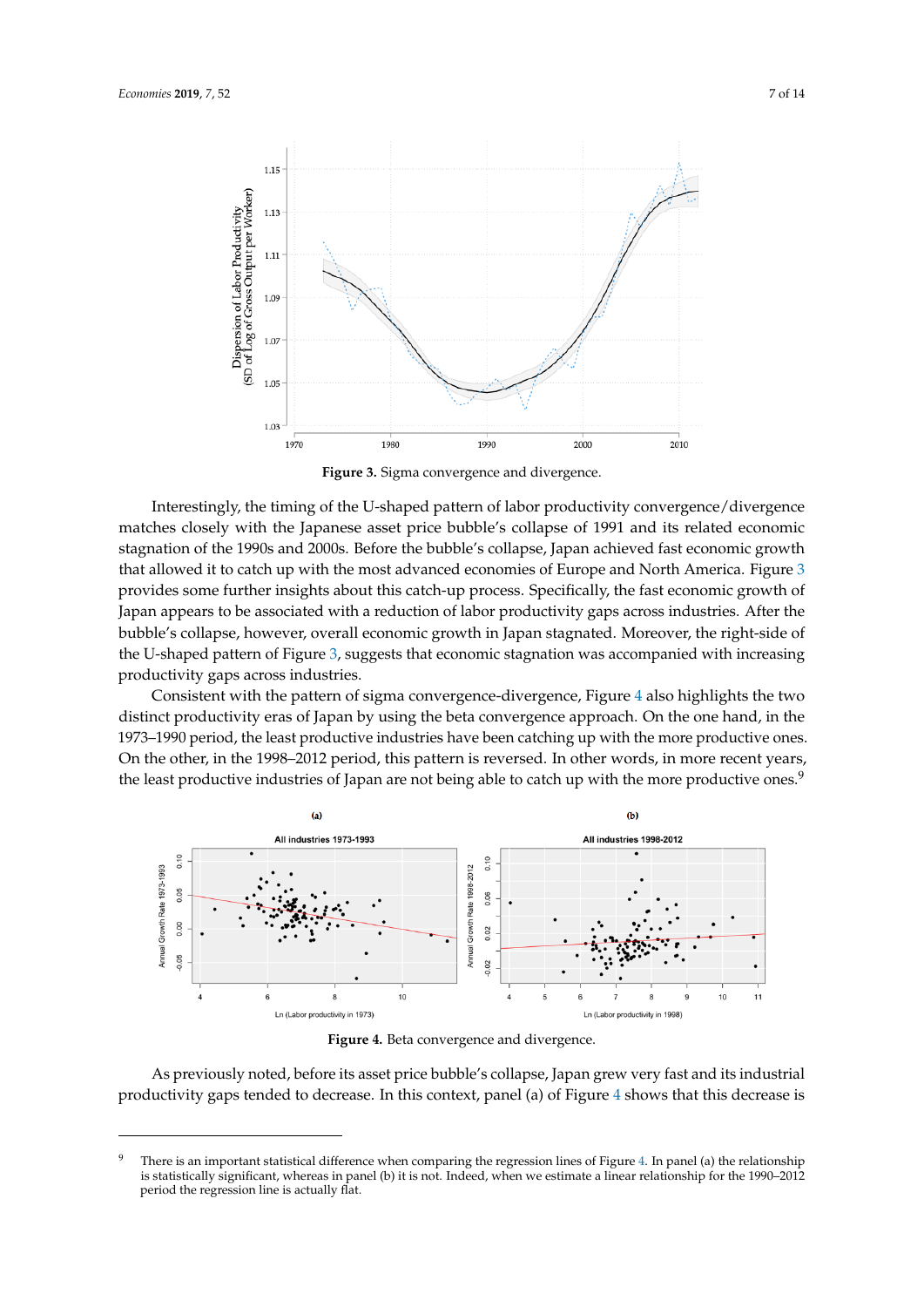explained in part by the faster productivity growth of the least productive industries. Among these industries,<sup>10</sup> the ones that experienced the fastest growth rates between 1973 and 1993 were electronic data processing machines (11 percent), household electrical appliances (7 percent), and semiconductor devices and circuits (6 percent).

In contrast, after the bubble's collapse, Japan stagnated and its industrial productivity gaps tended to increase. In this context, Panel (b) of Figure [4](#page-6-1) shows that the this increase is explained in part by the negative productivity growth of the least productive industries. Among these industries, the ones that experienced the largest negative growth rates are waste disposal services (−3.1 percent), private and non-profit education services (−2.6 percent), and private and non-profit hygiene services  $(-2.4$  percent).

#### <span id="page-7-0"></span>**4. Results and Discussion**

We first partition the network formed from the input-output data and get a community that is made of 44 out of 108 industries. The result of this partition can be seen in Table [A1](#page-10-0) of Appendix [A.](#page-9-1) The formation of this group of industries can be explained because its members have strong connections among themselves, while having weaker connections with the rest of the economy. This is the idea of a community. This stationary community turns out to be composed by a large number of service-related industries.<sup>11</sup> Among them, finance and real estate (construction, finance, insurance, and so forth), transportation and related services (railway, road transportation; and the like) and health and welfare-related services (medical, hygiene, education). Since the remaining sectors of the economy were not present in the stationary community, we gathered them in the transitional community. These are shown in Table [A2](#page-12-7) of Appendix [A.](#page-9-1) These results are similar to those proposed by the Melitz model [\(Melitz](#page-13-17) [2003\)](#page-13-17): the tradable goods sector tends to be more productive while the non-tradable one tends to be less productive.<sup>12</sup>

Figure [5](#page-8-0) shows the structural differences of the two communities through the lens of both a standard centrality-and-dispersion analysis and the sigma convergence analysis. First, panel (a) and (b) present a simple analysis of centrality and dispersion similar to that of Figure [2.](#page-5-1) In terms of relative performance, the median labor productivity of the transitional community (panel b) has increased at a faster pace and, as a result, it ended up at a higher productivity level by the year 2012. These two panels also highlight the evolution of the productivity gaps within each community. Here again, the transitional community is particularly more interesting because the productivity gaps across industries (as measured by the interquartile range IQR) have drastically increased since the mid-1990s.

Panels (c) and (d) present the results of the partition through the lens of the sigma convergence approach. Both communities show a clear pattern of initial convergence (the dispersion decreases) followed by a period of divergence (the dispersion increases). The process of divergence in the transitional community (panel d), however, started earlier and appears to continue, although at a slower pace, in more recent years. In contrast, the stationary community appears to be starting a new wave of convergence since the year 2007.

Figure [6](#page-8-1) shows the structural differences of the two communities through the lens of the beta convergence analysis. Similar to the sigma convergence results, both communities show a period of significant convergence followed by a period of lack of convergence. Furthermore, in the 1973–1993 period (panels a and c), the speed of beta convergence across industries in the stationary community is faster compared to that in the transitional community. In the 1993–2012 period, however, the slope

<sup>&</sup>lt;sup>10</sup> Based on panel (a) of Figure [4,](#page-6-1) relatively low productivity industries are those whose labor productivity was less than 6 in log terms. Although this threshold is arbitrary, its selection is just for illustration purposes.

As we noted in the introduction, community detection algorithms sometimes produce communities with some overlap. In our case this means that there may be some industries from the non-service sector present too. Ways to solve this type of issues are actively being researched in the field.

<sup>&</sup>lt;sup>12</sup> We tested and compared these results with the Louvain algorithm [\(Blondel et al.](#page-13-4) [2008\)](#page-13-4) as a robustness check. The resulting communities obtained mostly coincide with those from the [Newman](#page-13-12) [\(2006\)](#page-13-12) algorithm we used.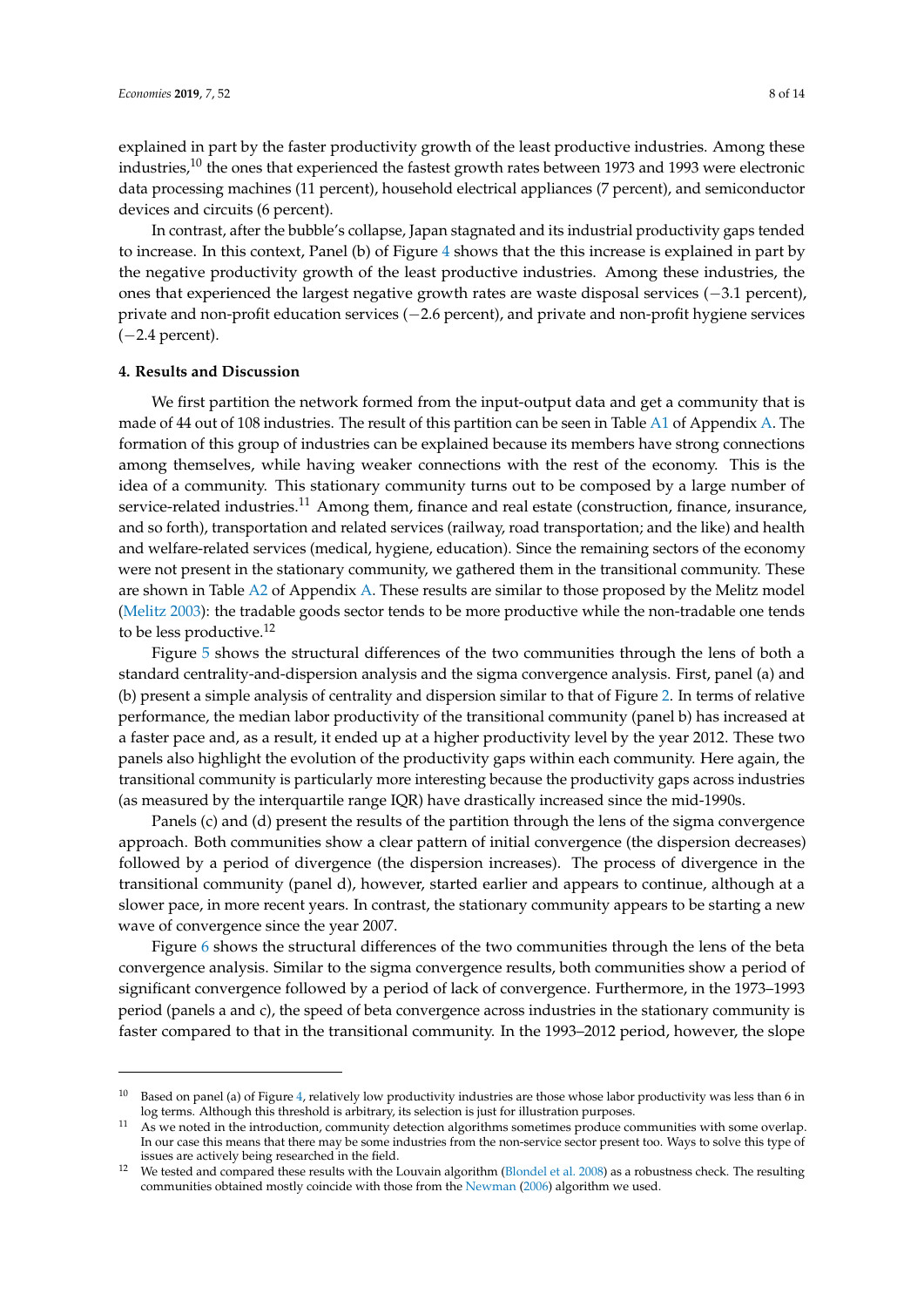

<span id="page-8-0"></span>

**Figure 5.** Sigma convergence approach: stationary and transitional communities.

<span id="page-8-1"></span>

**Figure 6.** Beta convergence approach: stationary and transitional communities.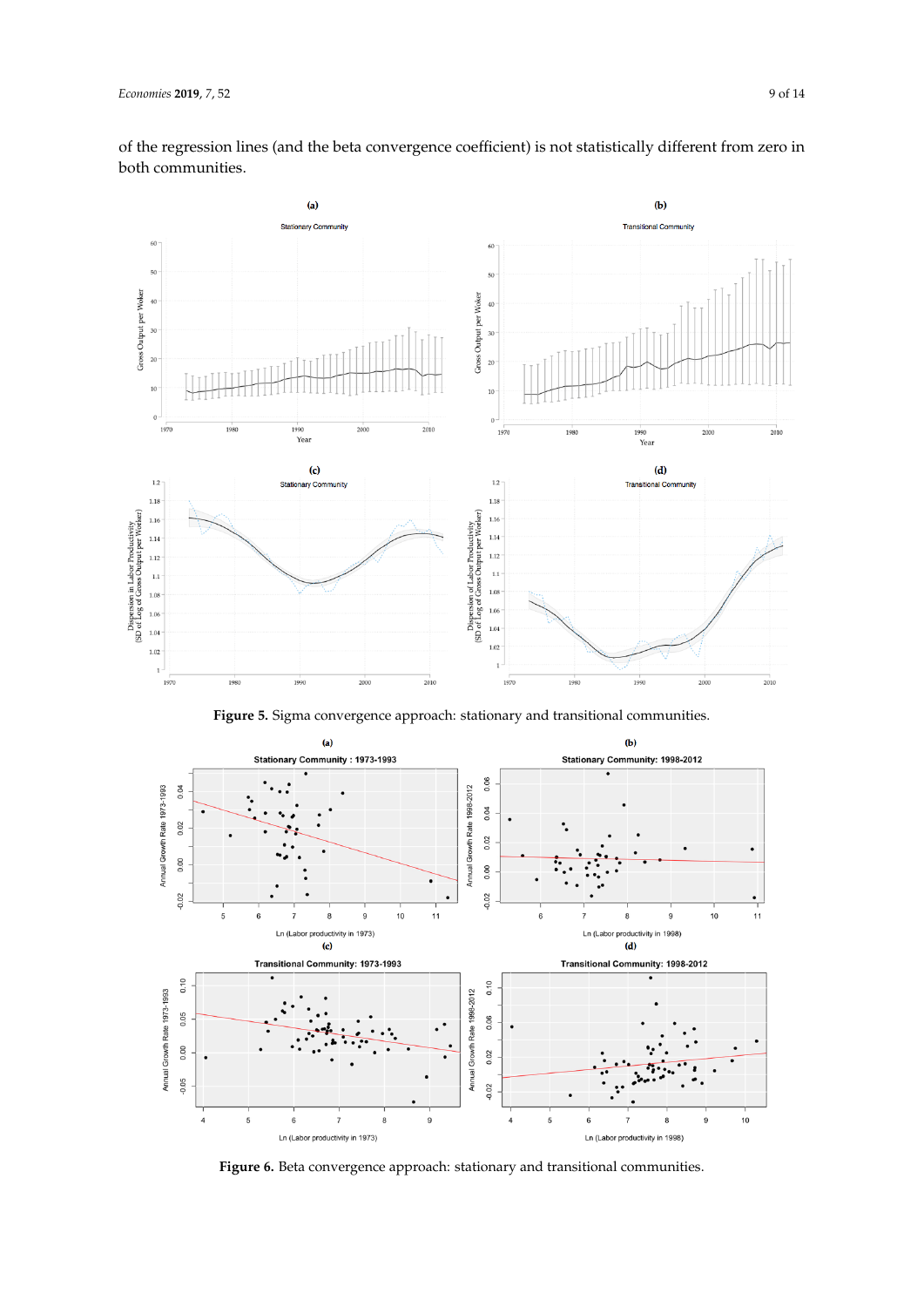By focusing on the 1998–2012 sub-period, however, panels (b) and (d) of Figure [6](#page-8-1) highlight an emerging difference between the two communities. If the slopes of the regression lines were to become statistically significant as new years are added to the analysis, then we could expect a significant pattern of beta convergence in the stationary community and a divergence pattern in the transitional community. These two processes, in turn, would reinforce the previously identified patterns of Figure [5,](#page-8-0) in which a new process of convergence may be appearing in the stationary community and a process of divergence may be continuing in the transitional community.

#### <span id="page-9-0"></span>**5. Conclusions**

In this paper, we use input–output tables of Japan and analyze the productivity behavior of different community networks at the industry level. For this purpose, we implement the community detection algorithm of [Newman](#page-13-12) [\(2006\)](#page-13-12). Results from this analysis suggest the existence of two input-output network communities: a densely-connected group of industries (a stationary community), whose members remain in it throughout the period; and a group of industries (a transitional community) whose members do not belong to this first group. In terms of composition, the stationary community appears to be largely composed by service-related industries. Among them, finance and real estate, transportation and related services and health and welfare-related services.

Given these two kinds of network communities, we next evaluate to what extent the productivity of the members is converging. Results suggest that in more recent years, at least, industrial productivity divergence appears to be driven by the divergence patterns of the transitional community. Interestingly, since 2007, a pattern of convergence started to appear only in the stationary community. We also observe that productivity divergence and instability in community membership are not necessarily indicative of low economic performance. On average, divergent (and transitional) industries turn out to have a higher productivity level than their stationary counterparts. This finding could suggest that the members of the transitional community are diverging (or escaping) from a low-productivity equilibrium, while the members of the stationary community are converging towards one.

In the context of these findings, we could suggest at least two promising directions for further research. First, one could apply alternative community detection algorithms such as the Degree-corrected Stochastic Block Model [\(Karrer and Newman](#page-13-3) [2011\)](#page-13-3) and the Louvain Method [\(Blondel et al.](#page-13-4) [2008\)](#page-13-4). Second, the convergence analysis could be based on frameworks that emphasize both technological heterogeneity and transitional modeling. Among them, the work of [Phillips and Sul](#page-13-18) [\(2007a\)](#page-13-18) and [Phillips and Sul](#page-13-19) [\(2007b\)](#page-13-19) may prove useful. By extending this kind of research in any of these directions, one could test whether these alternative techniques produce relatively similar or contrasting results.

**Author Contributions:** Conceptualization, A.D. and C.M.; formal analysis, A.D. and C.M.; investigation, A.D. and C.M.; writing—original draft, A.D. and C.M.; writing—review and editing, A.D. and C.M.

**Funding:** This research received no external funding.

**Conflicts of Interest:** The authors declare no conflict of interest.

# <span id="page-9-1"></span>**Appendix A**

| <b>JIP 2015</b> |                     |                            |  |  |  |
|-----------------|---------------------|----------------------------|--|--|--|
| No.             | <b>Industry No.</b> | <b>Industry Name</b>       |  |  |  |
|                 |                     | Rice, wheat production     |  |  |  |
|                 | 2                   | Miscellaneous crop farming |  |  |  |
| 3               |                     | Agricultural services      |  |  |  |
|                 |                     | Forestry                   |  |  |  |

**Table A1.** Industries in the stationary community.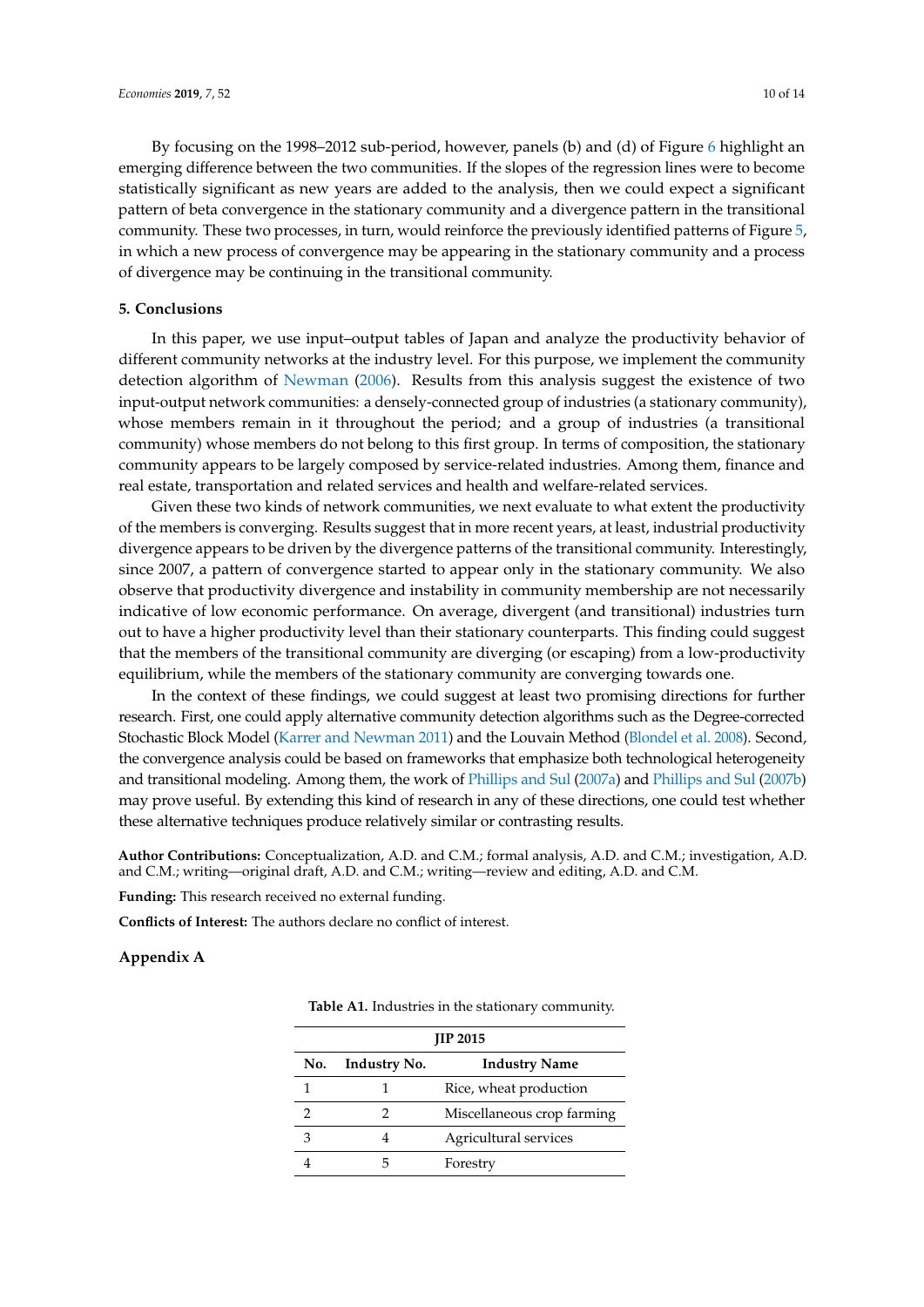| <b>Table A1.</b> Cont. |  |  |
|------------------------|--|--|
|------------------------|--|--|

<span id="page-10-0"></span>

| <b>JIP 2015</b> |              |                                                  |
|-----------------|--------------|--------------------------------------------------|
| No.             | Industry No. | <b>Industry Name</b>                             |
| 5               | 11           | Miscellaneous foods and related products         |
| 6               | 13           | Beverages                                        |
| 7               | 15           | Textile products                                 |
| 8               | 18           | Pulp, paper, and coated and glazed paper         |
| 9               | 19           | Paper products                                   |
| 10              | 21           | Leather and leather products                     |
| 11              | 22           | Rubber products                                  |
| 12              | 27           | Chemical fibers                                  |
| 13              | 28           | Miscellaneous chemical products                  |
| 14              | 30           | Petroleum products                               |
| 15              | 35           | Miscellaneous ceramic, stone and clay products   |
| 16              | 41           | Miscellaneous fabricated metal products          |
| 17              | 57           | Precision machinery and equipment                |
| 18              | 58           | Plastic products                                 |
| 19              | 59           | Miscellaneous manufacturing industries           |
| 20              | 60           | Construction                                     |
| 21              | 62           | Electricity                                      |
| 22              | 64           | Waterworks                                       |
| 23              | 67           | Wholesale                                        |
| 24              | 68           | Retail                                           |
| 25              | 69           | Finance                                          |
| 26              | 70           | Insurance                                        |
| 27              | 71           | Real estate                                      |
| 28              | 72           | Housing                                          |
| 29              | 73           | Railway                                          |
| 30              | 74           | Road transportation                              |
| 31              | 75           | Water transportation                             |
| 32              | 77           | Other transportation and packing                 |
| 33              | 86           | Rental of office equipment and goods             |
| 34              | 87           | Automobile maintenance services                  |
| 35              | 88           | Other services for businesses                    |
| 36              | 89           | Entertainment                                    |
| 37              | 98           | Education (public)                               |
| 38              | 100          | Medical (public)                                 |
| 39              | 101          | Hygiene (public)                                 |
| 40              | 102          | Social insurance and social welfare (public)     |
| 41              | 104          | Medical (non-profit)                             |
| 42              | 105          | Social insurance and social welfare (non-profit) |
| 43              | 107          | Others (non-profit)                              |
| 44              | 108          | Activities not elsewhere classified              |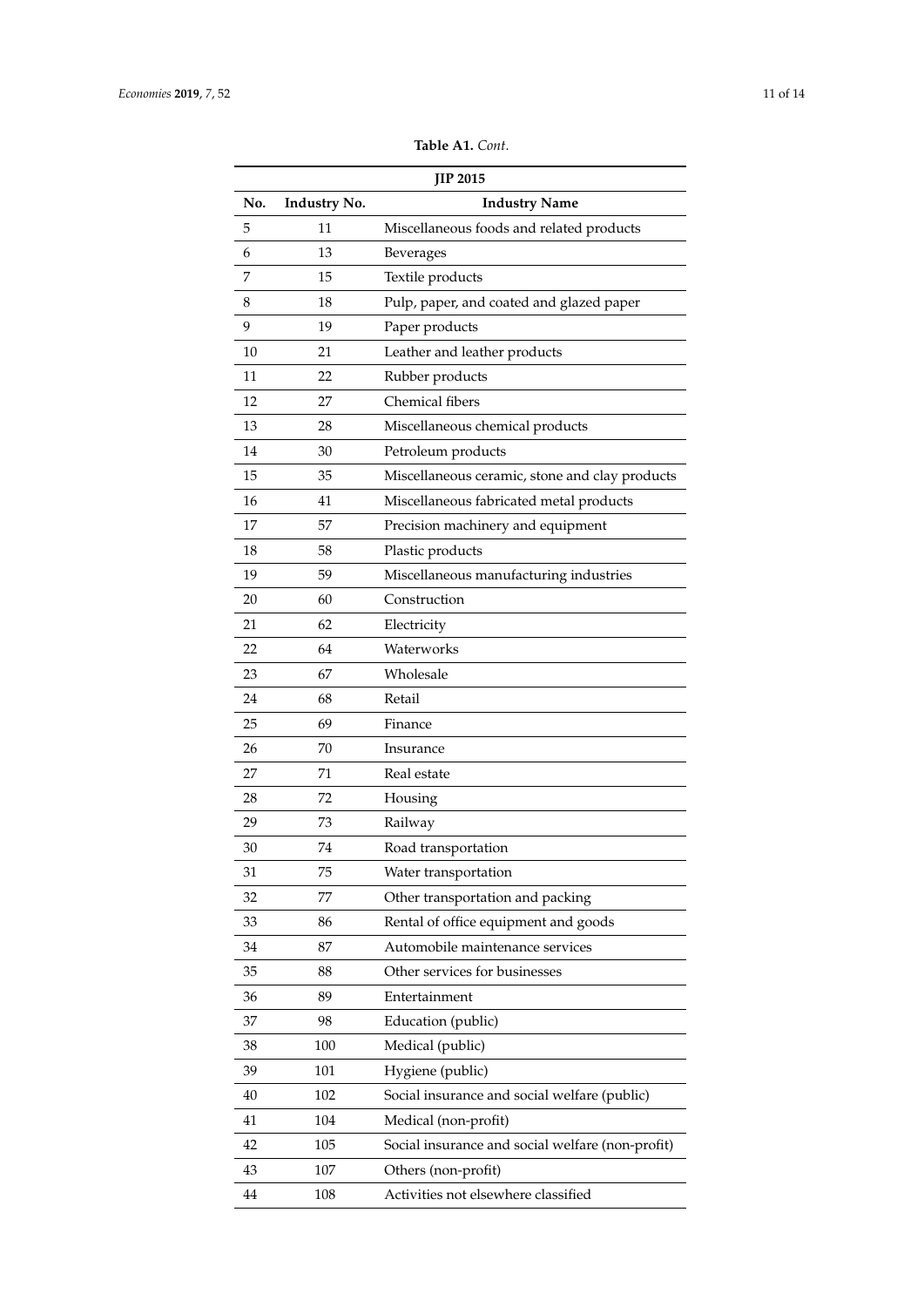|     | JIP 2015     |                                                                                               |  |
|-----|--------------|-----------------------------------------------------------------------------------------------|--|
| No. | Industry No. | <b>Industry Name</b>                                                                          |  |
| 1   | 3            | Livestock and sericulture farming                                                             |  |
| 2   | 6            | Fisheries                                                                                     |  |
| 3   | 7            | Mining                                                                                        |  |
| 4   | 8            | Livestock products                                                                            |  |
| 5   | 9            | Seafood products                                                                              |  |
| 6   | 10           | Flour and grain mill products                                                                 |  |
| 7   | 12           | Prepared animal foods and organic fertilizers                                                 |  |
| 8   | 14           | Tobacco                                                                                       |  |
| 9   | 16           | Lumber and wood products                                                                      |  |
| 10  | 17           | Furniture and fixtures                                                                        |  |
| 11  | 20           | Printing, plate making for printing and bookbinding                                           |  |
| 12  | 23           | Chemical fertilizers                                                                          |  |
| 13  | 24           | Basic inorganic chemicals                                                                     |  |
| 14  | 25           | Basic organic chemicals                                                                       |  |
| 15  | 26           | Organic chemicals                                                                             |  |
| 16  | 29           | Pharmaceutical products                                                                       |  |
| 17  | 31           | Coal products                                                                                 |  |
| 18  | 32           | Glass and its products                                                                        |  |
| 19  | 33           | Cement and its products                                                                       |  |
| 20  | 34           | Pottery                                                                                       |  |
| 21  | 36           | Pig iron and crude steel                                                                      |  |
| 22  | 37           | Miscellaneous iron and steel                                                                  |  |
| 23  | 38           | Smelting and refining of non-ferrous metals                                                   |  |
| 24  | 39           | Non-ferrous metal products                                                                    |  |
| 25  | 40           | Fabricated constructional and architectural metal products                                    |  |
| 26  | 42           | General industry machinery                                                                    |  |
| 27  | 43           | Special industry machinery                                                                    |  |
| 28  | 44           | Miscellaneous machinery                                                                       |  |
| 29  | 45           | Office and service industry machines                                                          |  |
| 30  | 46           | Electrical generating, transmission, distribution and industrial apparatus                    |  |
| 31  | 47           | Household electric appliances                                                                 |  |
| 32  | 48           | Electronic data processing machines, digital and analog computer equipment and<br>accessories |  |
| 33  | 49           | Communication equipment                                                                       |  |
| 34  | 50           | Electronic equipment and electric measuring instruments                                       |  |
| 35  | 51           | Semiconductor devices and integrated circuits                                                 |  |
| 36  | 52           | Electronic parts                                                                              |  |
| 37  | 53           | Miscellaneous electrical machinery equipment                                                  |  |
| 38  | 54           | Motor vehicles                                                                                |  |
| 39  | 55           | Motor vehicle parts and accessories                                                           |  |

# **Table A2.** Industries in the transitional community.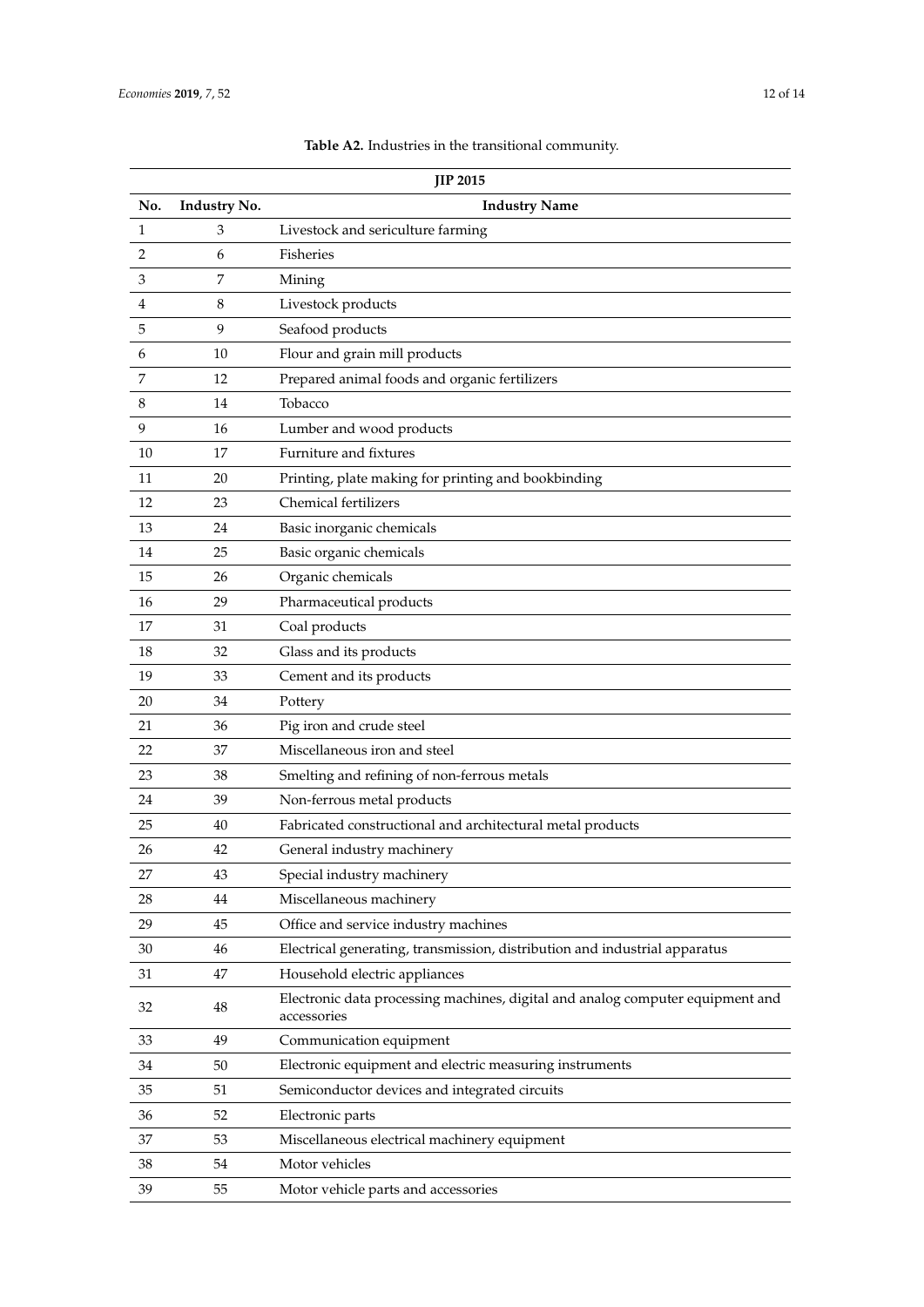<span id="page-12-7"></span>

| <b>JIP 2015</b> |              |                                                                                     |  |  |
|-----------------|--------------|-------------------------------------------------------------------------------------|--|--|
| No.             | Industry No. | <b>Industry Name</b>                                                                |  |  |
| 40              | 56           | Other transportation equipment                                                      |  |  |
| 41              | 61           | Civil engineering                                                                   |  |  |
| 42              | 63           | Gas, heat supply                                                                    |  |  |
| 43              | 65           | Water supply for industrial use                                                     |  |  |
| 44              | 66           | Waste disposal                                                                      |  |  |
| 45              | 76           | Air transportation                                                                  |  |  |
| 46              | 78           | Telegraph and telephone                                                             |  |  |
| 47              | 79           | Mail                                                                                |  |  |
| 48              | 80           | Education (private and non-profit)                                                  |  |  |
| 49              | 81           | Research (private)                                                                  |  |  |
| 50              | 82           | Medical (private)                                                                   |  |  |
| 51              | 83           | Hygiene (private and non-profit)                                                    |  |  |
| 52              | 84           | Other public services                                                               |  |  |
| 53              | 85           | Advertising                                                                         |  |  |
| 54              | 90           | Broadcasting                                                                        |  |  |
| 55              | 91           | Information services and internet-based services                                    |  |  |
| 56              | 92           | Publishing                                                                          |  |  |
| 57              | 93           | Video picture, sound information, character information production and distribution |  |  |
| 58              | 94           | Eating and drinking places                                                          |  |  |
| 59              | 95           | Accommodation                                                                       |  |  |
| 60              | 96           | Laundry, beauty and bath services                                                   |  |  |
| 61              | 97           | Other services for individuals                                                      |  |  |
| 62              | 99           | Research (public)                                                                   |  |  |
| 63              | 103          | Public administration                                                               |  |  |
| 64              | 106          | Research (non-profit)                                                               |  |  |

### **Table A2.** *Cont*.

#### **References**

- <span id="page-12-6"></span>Abreu, Maria, Henri L. F. De Groot, and Raymond J. G. M. Florax. 2005. A meta-analysis of *β*-convergence: The legendary 2%. *Journal of Economic Surveys* 19: 389–420. [\[CrossRef\]](http://dx.doi.org/10.1111/j.0950-0804.2005.00253.x)
- <span id="page-12-1"></span>Acemoglu, Daron, Ufuk Akcigit, and William Kerr. 2016. Networks and the macroeconomy: An empirical exploration. *NBER Macroeconomics Annual* 30: 273–335. [\[CrossRef\]](http://dx.doi.org/10.1086/685961)
- <span id="page-12-0"></span>Acemoglu, Daron, Vasco M. Carvalho, Asuman Ozdaglar, and Alireza Tahbaz-Salehi. 2012. The network origins of aggregate fluctuations. *Econometrica* 80: 1977–2016. [\[CrossRef\]](http://dx.doi.org/10.2139/ssrn.1947096)
- <span id="page-12-3"></span>Barro, Robert J., and Xavier Sala-i Martin. 1992a. Convergence. *Journal of Political Economy* 100: 223–51. [\[CrossRef\]](http://dx.doi.org/10.1086/261816)
- <span id="page-12-4"></span>Barro, Robert T., and Xavier Sala-i Martin. 1992b. Regional growth and migration: A Japan-United States comparison. *Journal of the Japanese and International Economies* 6: 312–46. [\[CrossRef\]](http://dx.doi.org/10.1016/0889-1583(92)90002-L)
- <span id="page-12-2"></span>Baumol, William J. 1986. Productivity growth, convergence, and welfare: What the long-run data show. *The American Economic Review* 76: 1072–85.
- <span id="page-12-5"></span>Bernard, Andrew B., and Charles I. Jones. 1996. Comparing apples to oranges: Productivity convergence and measurement across industries and countries. *The American Economic Review* 86: 1216–38. [\[CrossRef\]](http://dx.doi.org/10.1257/aer.91.4.1168)